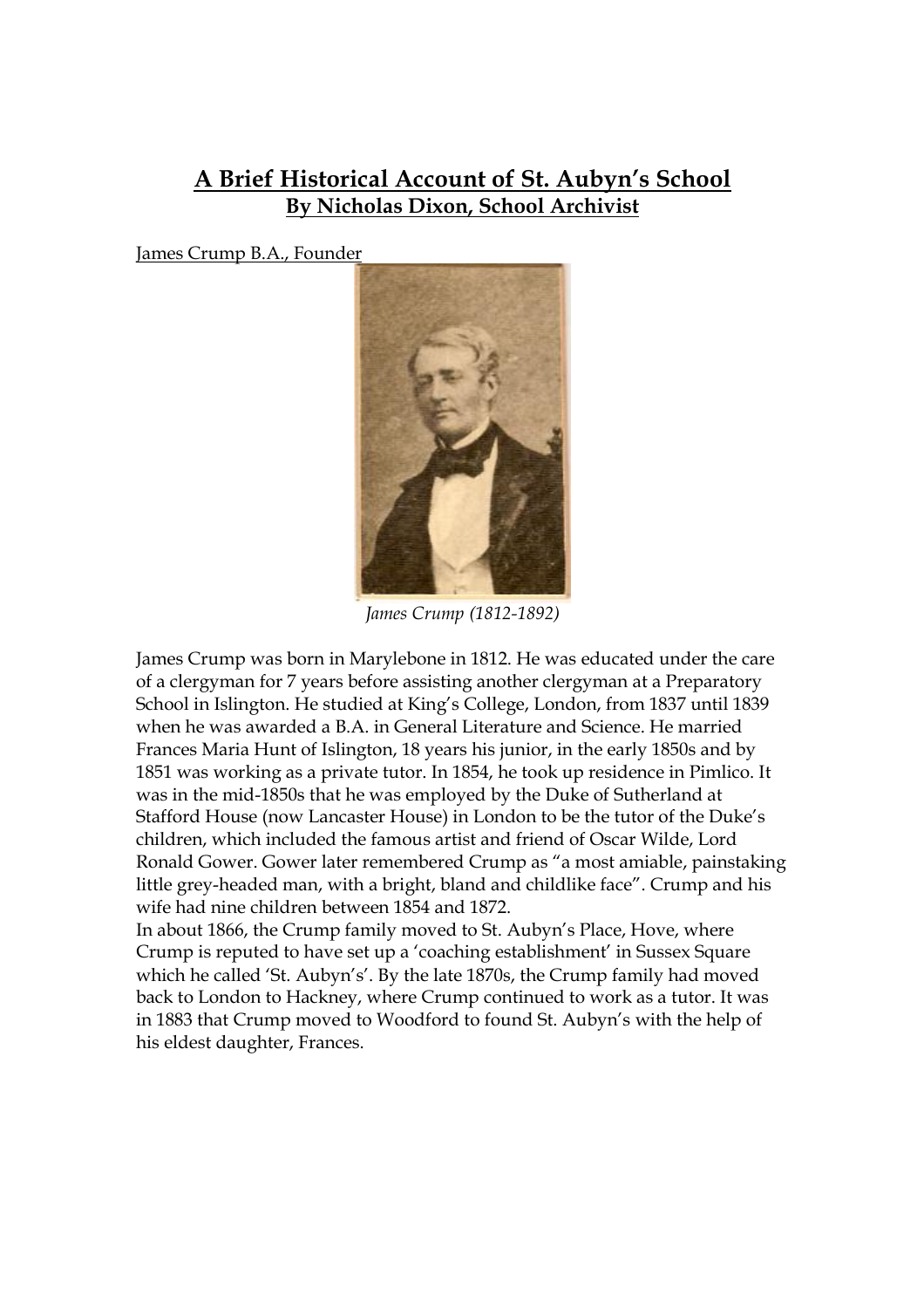Early Crump Years



*The First St. Aubyn's (1884-1893)* 

In January 1884, James Crump B.A. opened St. Aubyn's Preparatory School, a boys' school offering day-schooling and boarding, in two adjacent houses he had purchased in Woodford Wells, opposite the present site of Bancroft's School. It was named after St. Aubyn's Place, Hove, where the Crumps had lived before, as aforementioned. There were somewhere in the region of 2 to 4 pupils at the start, but by 1886, this number had increased considerably. The year 1886 saw the first Annual Sports, the first School magazine and the first use of the School motto. It is thus no surprise that the foundation date is sometimes wrongly cited as that year.

By 1887, Crump was joined by two of his other children: Rhoda and Harry. The School was very successful even its very early years and by the early 1890s, it had many distinguished patrons, including the then Bishop of Wakefield (William Walsham How, the hymn-writer) and Baron Huntingdon of Heveringham Hall in Suffolk. Most of the guests of honour at the Annual Sports were of similar status. James Crump died of 'senile decay' on 4th August 1892 at the age of 79, and was buried on 9th August at St. John's Church, Buckhurst Hill, where his grave can still be seen today. The School then came into the possession of Crump's widow, but the headship of the actual School went to Frances Crump, whilst 'Old Mrs. Crump' undertook the domestic tasks and Rhoda and Harry provided valuable assistance for Frances in the teaching.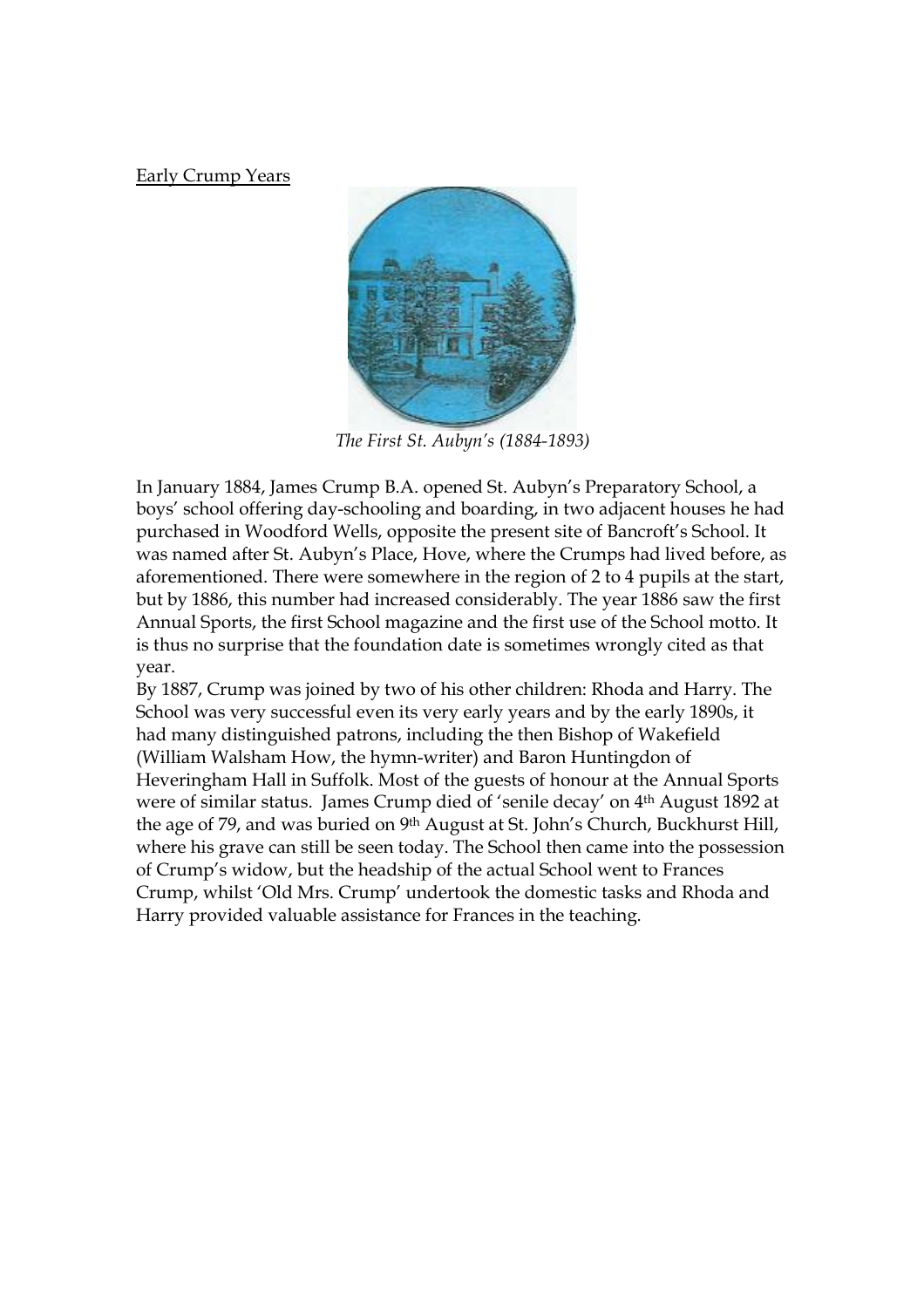

*The trio of (L-R) Fanny, Rhoda and Harry Crump* 

Later Crump years



*The Second St. Aubyn's (1893-1918)* 

In 1893, the School moved to larger premises at 13 Broomhill Road in Woodford Green. The numbers of 'Crumpets', as they were called by the locals, were on the increase, and regular Sunday trips to All Saint's Church, Woodford Green were introduced. The work of the School continued in this way thereafter and by 1906, the School was recognised by the Board of Education. 1909 saw the retirement of Harry Crump to get married and pursue a career in chicken farming which unfortunately proved unsuccessful. In 1912, Rhoda Crump had a house built in Leigh-on-Sea where she took the boarders at weekends. The house remained in the family until the death of Rhoda's niece in 1985. On the 12th March 1914, 'Old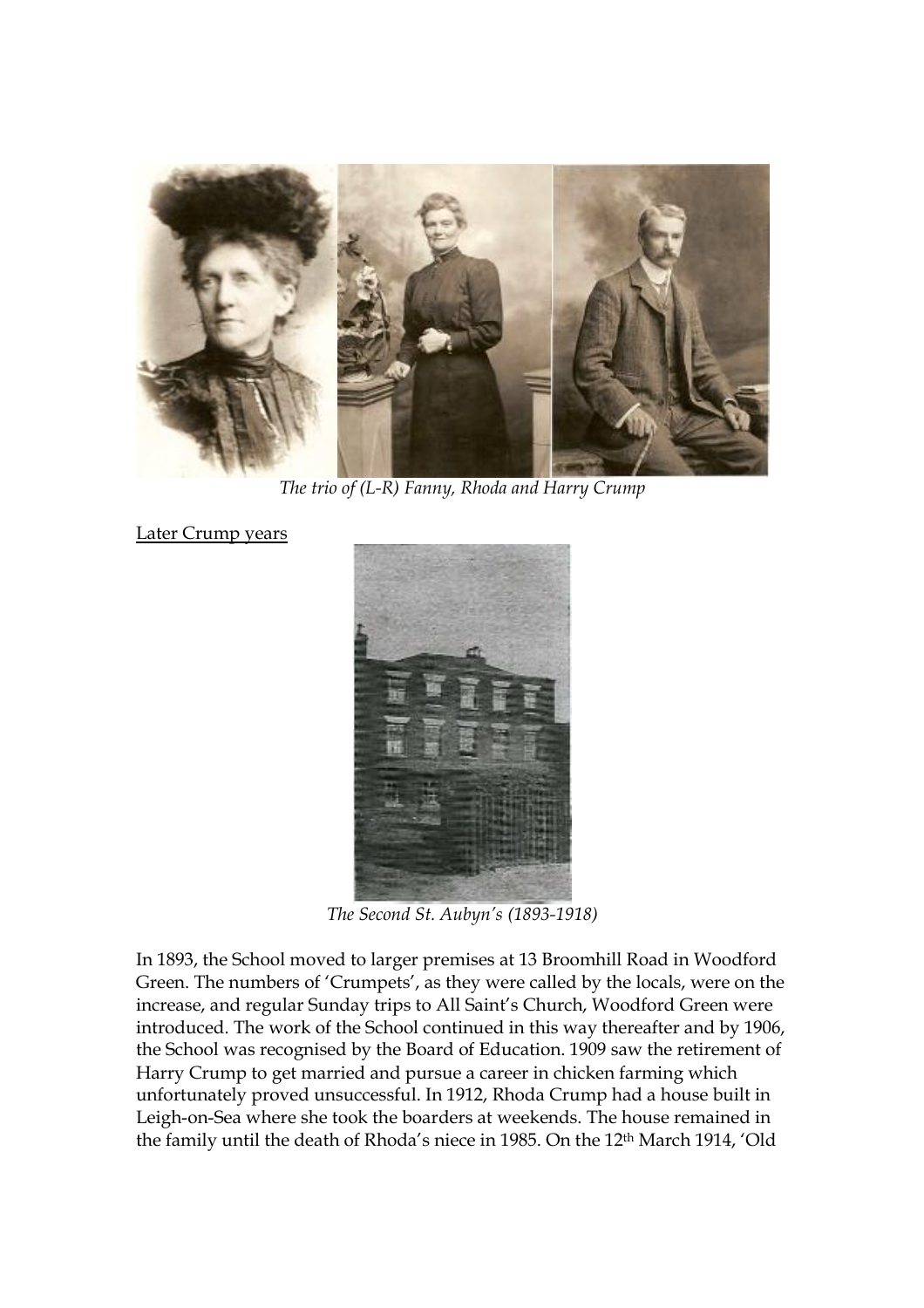Mrs. Crump' died and was buried alongside her late husband at St. John's, Buckhurst Hill.

11 pupils and one master from St. Aubyn's are known to have died in the Great War: there may be many more. Among these were Geoffrey Thurlow, friend of Vera Brittain, the wartime nurse and author of *A Testament of Youth*. Thurlow is the character 'Gryt' in that book.

In July 1918, the School moved to its present site at Pyrmont Villa, a mid-19th century house that was, at the time, still owned by Mrs. Marianne Pascoe, widow of James Rogers Pascoe who purchased the house in 1879. It was not until December 1926 that the School actually owned the estate. By 1922, the Misses Crump were getting old, and they decided to sell the School to a successor: that successor was Lieutenant-Colonel William Harold Colley.

Lt.-Col. Colley



*Lt.-Col. W.H. Colley, 1920* 

William Harold Colley was born in 1888 at Grove House, Helperby, Yorkshire, the son of a Yorkshire farmer. After education at St. Olave's Preparatory School and a particularly successful school career at St. Peter's School, York, he went to Emmanuel College, Cambridge, where he graduated in theology. He was a keen rugby player, and whilst pursuing a career in teaching, he played rugby for Liverpool and Lancashire. In 1912, he became rugby coach and senior house tutor at Uppingham School, Rutland, before going into the army at the outbreak of WWI. He was first a lieutenant in the Green Howards, but later commanded the 16th Manchesters, gaining such honours as a military O.B.E. and the Belgian Order of Leopold. He remained in the army for two years after the war, mainly commanding Chinese Labour Battalions. He returned to Uppingham in 1920,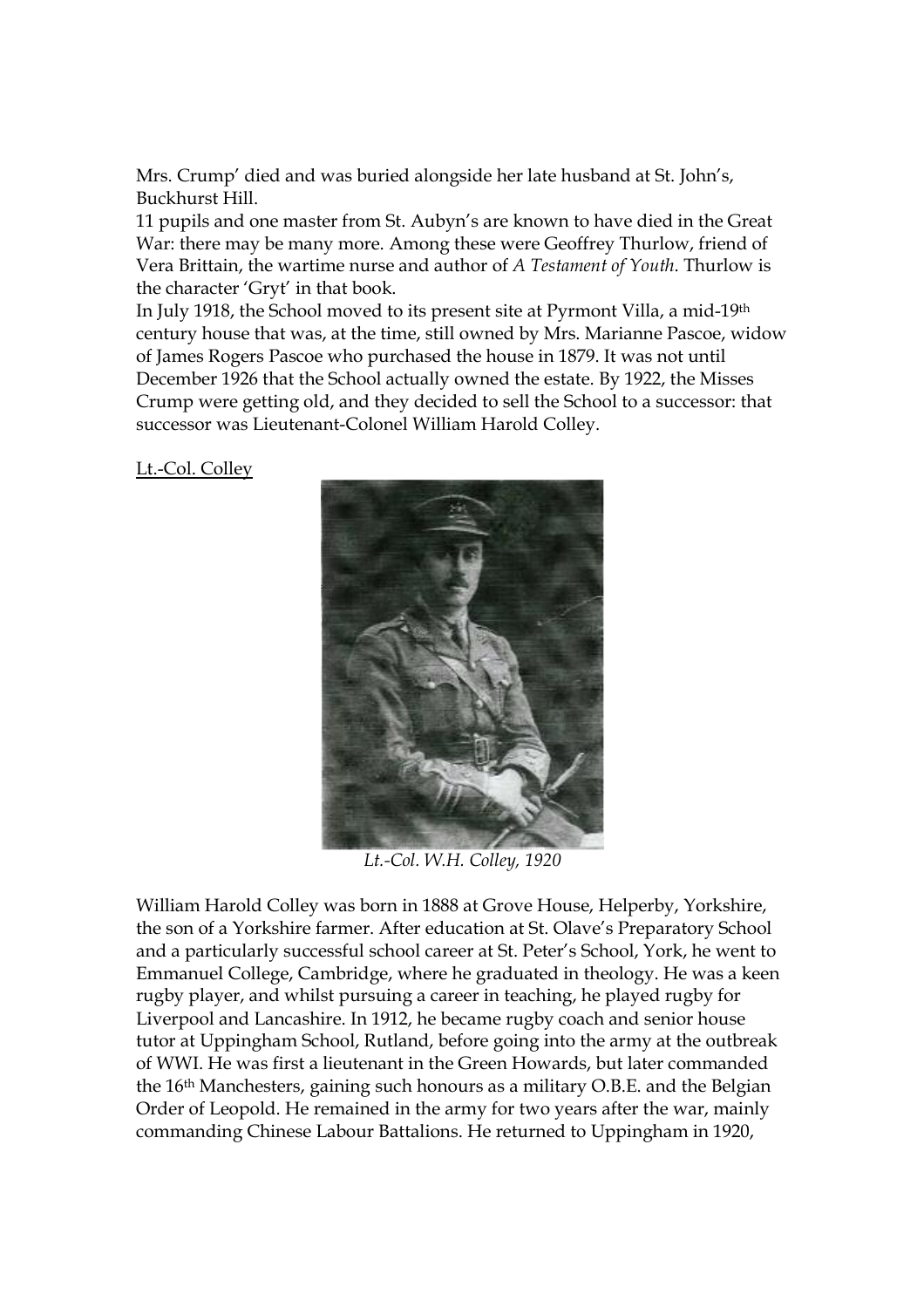only to find that his former post of rugby coach had been taken. He then heard that the Misses Crump were selling their Preparatory School and purchased it in 1922. At that time there were 130 boys – 20 of them boarders.



The Pre-War Colley Years

*The Present St. Aubyn's (1918 to date)* 

The new Headmaster made several changes. He introduced rugby to the School's sporting activities, introduced the house system and ensured the reintroduction of the School magazine which had not been published since 1887. On the building side, there were many new buildings erected on the School: temporary accommodation for boarders was erected in April 1923, and an entirely new wing came in 1927, following the actual purchase of the School by Colley. Lt.- Col. Colley married Miss Olive Hayton, the daughter of a Cumbrian farmer, in 1925; they had two children: Harold in 1927 and James in 1929. Both were pupils at St. Aubyn's.

Further building developments sprang up during this period: the swimming pool in 1929, the carpenter's shop and cricket pavilion in 1930 and the squash courts and tuck shop in 1934. Several internal St. Aubyn's institutions also came during this period with the library in 1924, the Natural Science Society in 1931, School museum in 1932 and the Scout Troop in 1934.

The School during this period continued to be highly regarded. As many as 23 Scholarships were gained by pupils between 1926 and 1934, and many pupils gained places at well-known public schools, also going on to the principal English universities. The sports teams of St. Aubyn's were successful also, with many a strong rugby, cricket or football teams being fielded against competent opponents, heralded by a victory on many occasions. This period of the history of St. Aubyn's came to an abrupt end in 1938, when war with Germany seemed imminent. In August 1939, the School, with 40 boarders, was evacuated to Whitehall in Cumberland, where it stayed for the duration of the war.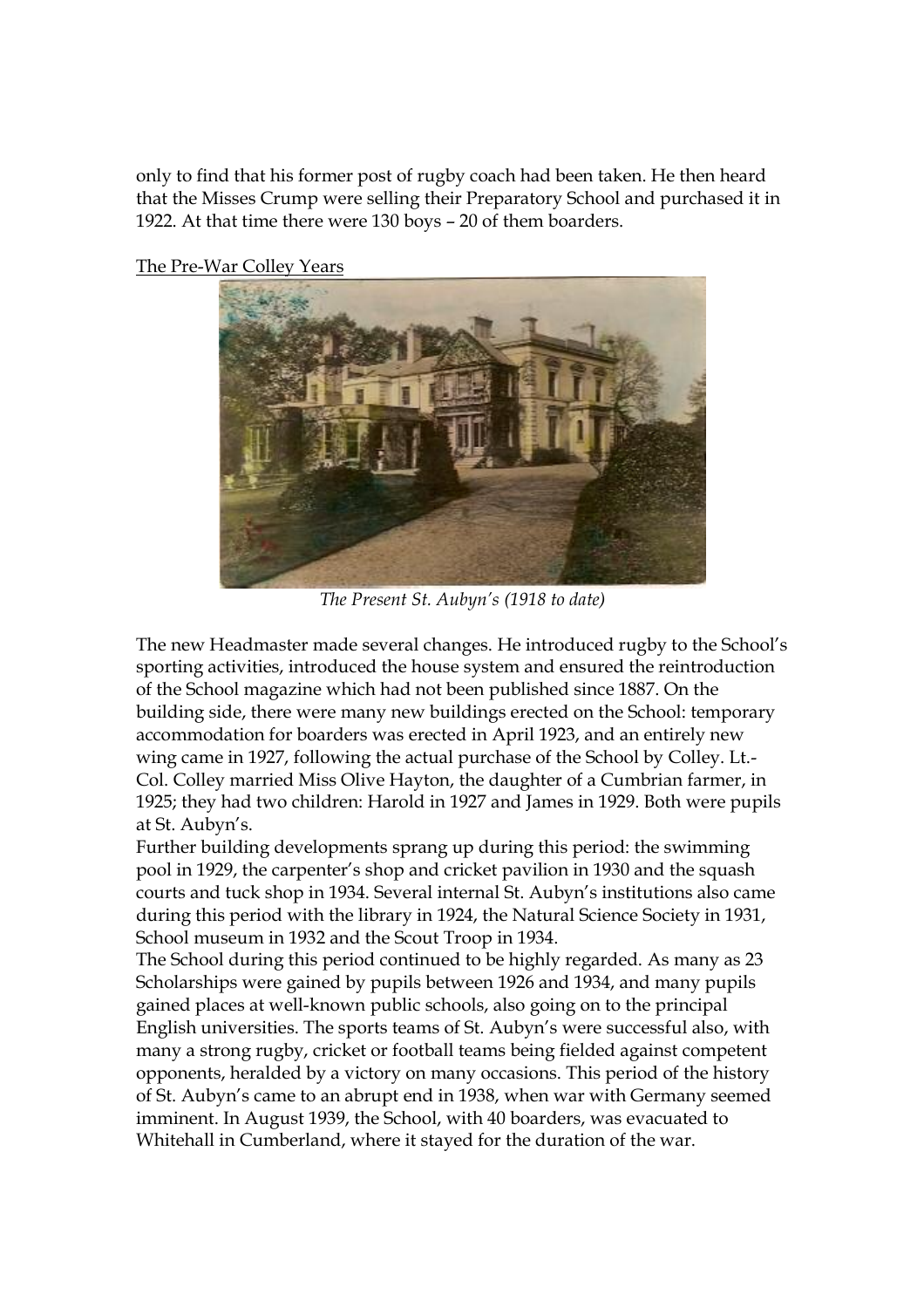## Evacuation



*Whitehall, Cumberland: The fourth but temporary St. Aubyn's (1939-1946)* 

The war years were difficult, but the stay in Cumberland was a very pleasant one, although there were noticeable shortages of staff and pupils. 'Whitehall' was originally a fortified farmhouse and later had been the residence of the Victorian philanthropist, George Moore.

Whitehall made an admirable School. The big hall at once served as a dining hall, a preparation room and a chapel for the Sunday service. The timetable had to be altered, since St. Aubyn's had become almost entirely a boarding school.

Colonel Colley was, for at time, in charge of the local Home Guard battalion, but later decided he could not spare the time, so carried on as second in command. During the difficult war years, the numbers of boys dwindled from forty to just 19 by the end of the War compared to 182 in 1934. These numbers must not have been much more than numbers during the early Crump era.

The boys played football instead of rugby, and the school found it difficult to raise a team because of the small size of the school. Nevertheless, they were able to play Rickerby House, Carlisle at cricket and football and had some victories in both.

Mrs. Colley did most of the domestic jobs. Bed making, sweeping the dormitories and classrooms and washing up were the regular tasks of boys.

Meanwhile, the School at Woodford Green was occupied by civil defence during the war. At one point, it was an Italian prisoner of war camp. The remainders of this occupation caused problems for the School when it returned at the end of the war, especially since an oil bomb dropped on the swimming pool. Eight old boys are known to have given their lives in WWII, but many more old boys served in the war.

When the school heard that war had ended, the school flag and the Union Jack were hoisted high above the school. There was a special thanksgiving service. After that, they took a hike and a picnic lunch, and returned in time to listen to the wireless report of the surrender. The war in the Far East ended during the summer holidays; it was announced on the wireless early in the morning, and Mrs. Colley went immediately on her way to Woodford to take possession of St. Aubyn's. St. Aubyn's was in a terrible state, but somehow Mrs. Colley managed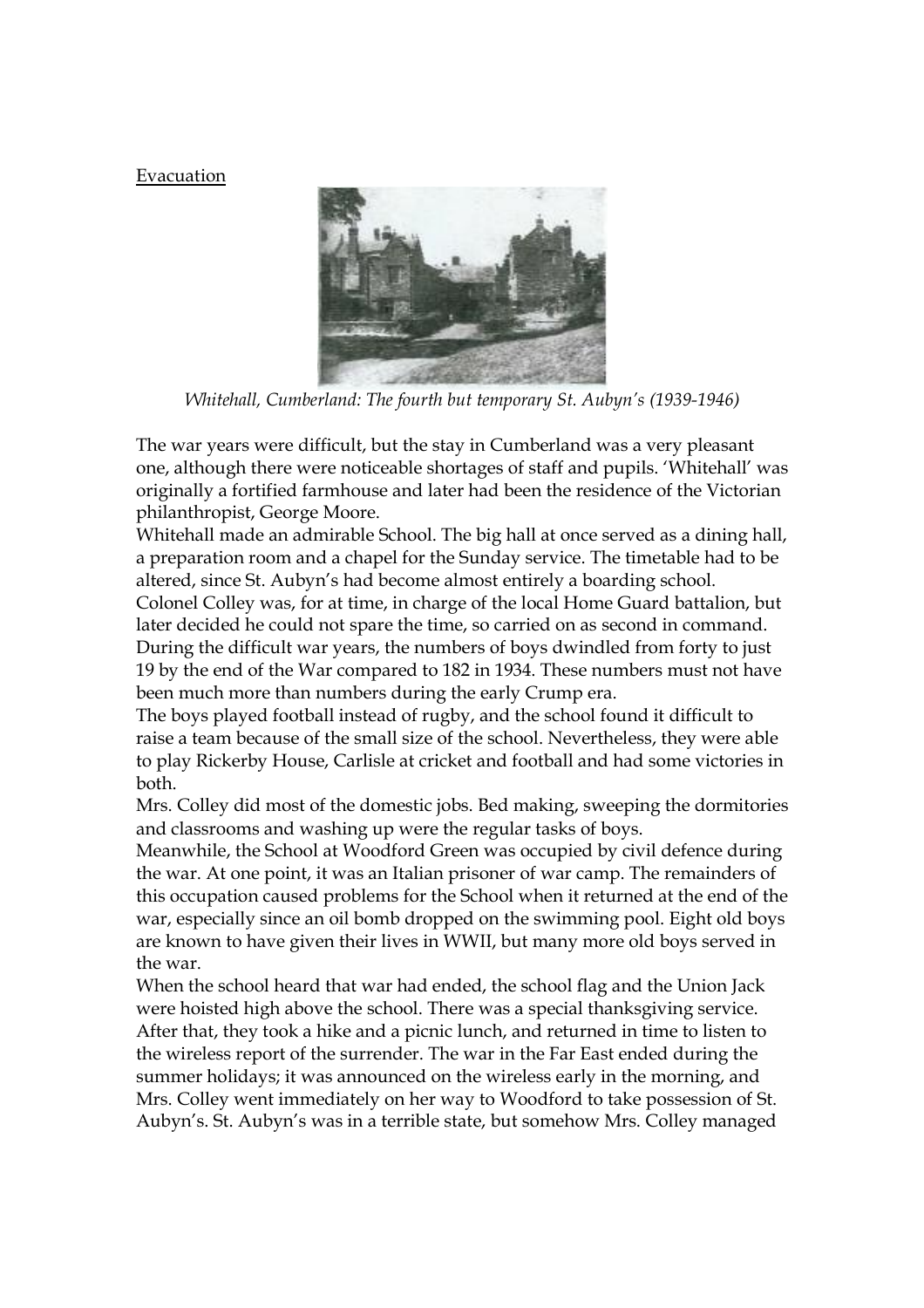to live there for a term, and the school was ready when the boys came back from Cumberland in the January of 1946.

The Post-War Colley Years



*Lt.-Col. W.H. Colley* 

The years immediately after the War were rather difficult, arguably the most difficult in the School's history. When the School returned to Woodford, there were just under 70 boys in the School, but by 1947, that figure had increased to 160. Facilities had been put out of use because of the civil occupation during the War and things did not really return to normality until the 1950s. After these immediate post-war years, there was a period of consolidation rather than of any great change. In 1951, Harold Hayton Colley, son of the Headmaster, joined the staff, and in 1954, he became joint-Headmaster with his father, an arrangement that continued until 1967. An extension to the Junior School was erected in 1953 along with a new hall in 1957. The School continued successfully in this manner and in 1965, Colonel Colley suddenly became very ill. Two years later, his son Harold became Headmaster.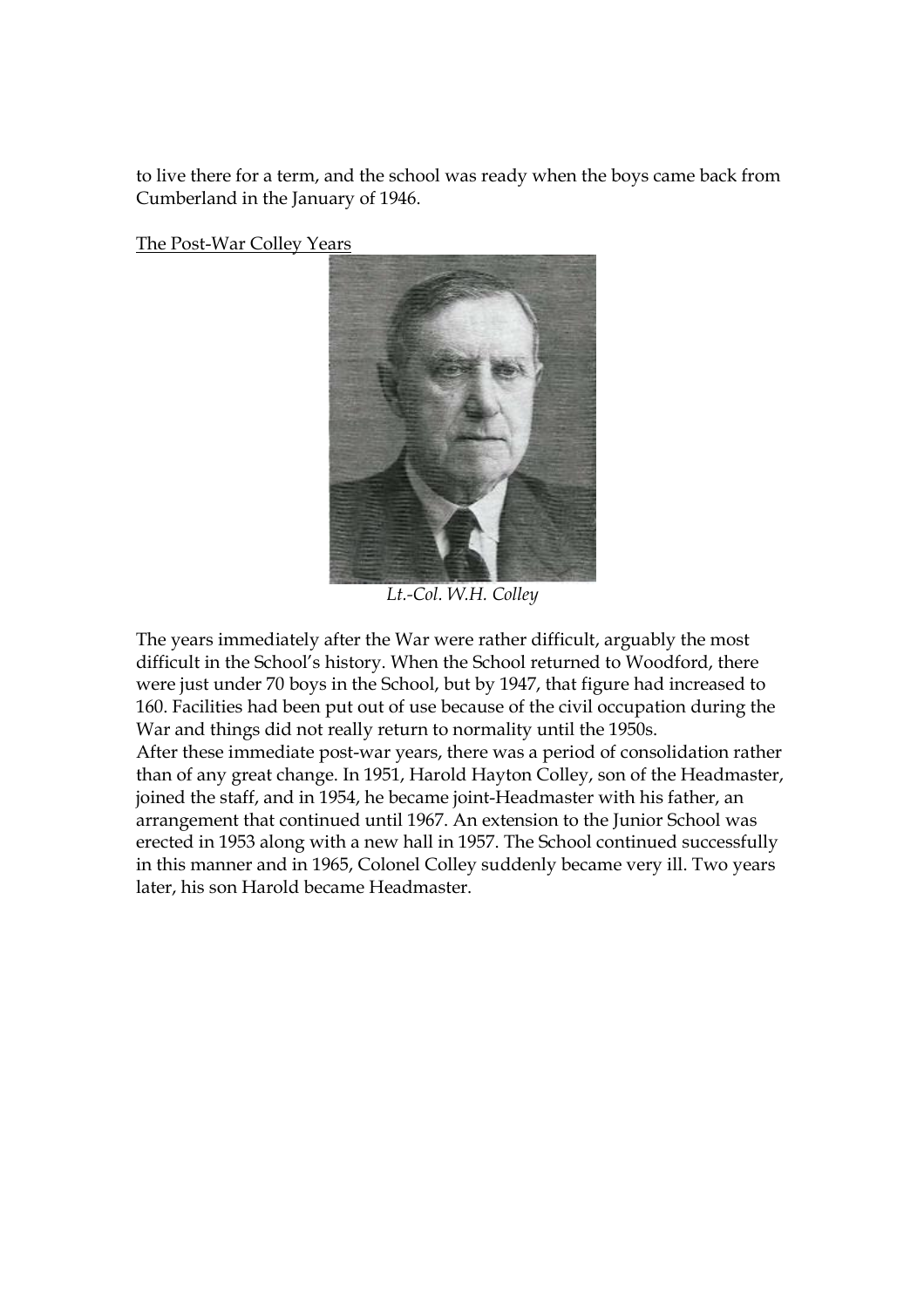Harold Colley's Headmastership



*Harold Colley* 

The next period in the School's history was one of reform as the process commenced that would completely change how the School was run. By 1969, a decision was made to accept no more boarders and in July 1970, the Boarding House was officially closed, and the 12 remaining boarders departed. A new library was completed in 1969, now the Art/DT room, sited next to the front drive. More reform came in 1970 when pupils no longer had to attend school on Saturday.

Another significant change came in 1971 with the death of Colonel Colley, who had given 45 years of dedicated and loyal service to the School, and also in 1972 with the death of his wife, Mrs. Olive Colley who had also been significantly involved with the running of the School. St. Aubyn's first LP was recorded in 1973 and a new Science Laboratory was erected in 1975.

However, the largest change of the period was the formation of the St. Aubyn's School Trust in 1975. This meant that the School was no longer a proprietary, and the money gained by the School would go back into the School, thus ensuring its continued existence. This was a big step forward for a school that had been a family business, run by two different families, for 91 years. The St. Aubyn's School Society (SASS) was also formed in that year.

The next main event was the School's Centenary in 1984, before which a new block of classrooms (the Centenary Block) was erected to commemorate the occasion. Plans to introduce a nursery were announced in 1990.